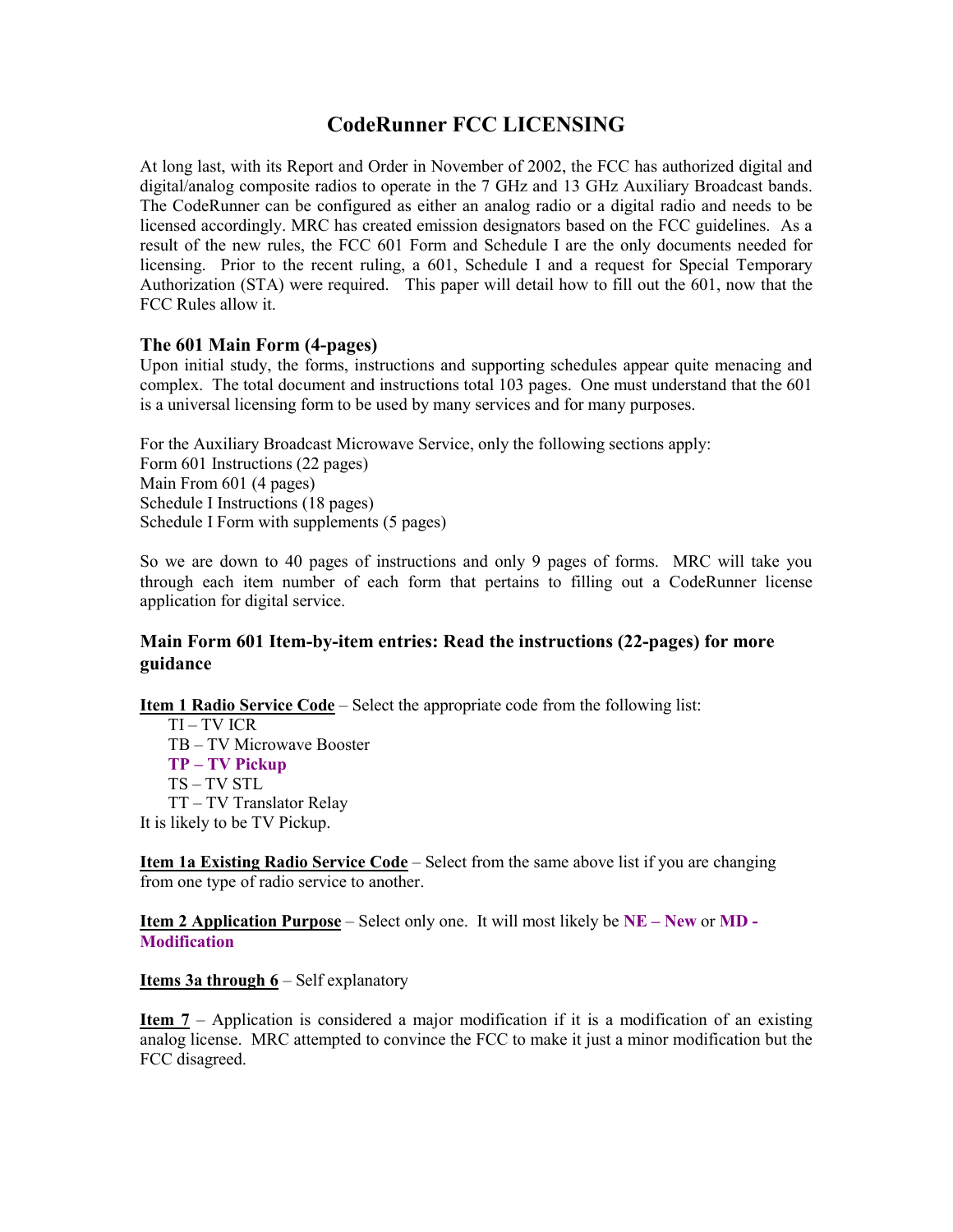#### **Item-by-item entries (continued):**

**Item 8a** Does this filing request a Waiver of the Commission's rules? – Answer **"No"**

**Item 8b** Not applicable if no Waiver is requested

**Item 9** Answer **"Yes"** or **"No"** as appropriate

**Items 10 through 34** – Routine Applicant Information

**Item 35 Regulatory Status** – Check **"Broadcast Service"** box

**Item 36 Type of Radio Service** – Check both **"Mobile"** and **"Broadcast Service"**

**Item 37 Interconnected Service** – Answer **"Yes"** or **"No"** as appropriate

**Items 38 through 52** – Answer or sign as appropriate

## **FCC 601 Schedule I Item-by-item entries: Read the instructions (18-pages) for more guidance**

 $\mathcal{L}_\mathcal{L} = \{ \mathcal{L}_\mathcal{L} = \{ \mathcal{L}_\mathcal{L} = \{ \mathcal{L}_\mathcal{L} = \{ \mathcal{L}_\mathcal{L} = \{ \mathcal{L}_\mathcal{L} = \{ \mathcal{L}_\mathcal{L} = \{ \mathcal{L}_\mathcal{L} = \{ \mathcal{L}_\mathcal{L} = \{ \mathcal{L}_\mathcal{L} = \{ \mathcal{L}_\mathcal{L} = \{ \mathcal{L}_\mathcal{L} = \{ \mathcal{L}_\mathcal{L} = \{ \mathcal{L}_\mathcal{L} = \{ \mathcal{L}_\mathcal{$ 

#### **Administrative Information:**

**Item 1** – Answer appropriately **"Yes"** or **"No"**

**Items 2a and 2b** – Answer if applicable

**Item 3 Type of Operation** – Check **"Temporary Fixed/Mobile"**

**Item 4 Station Class** – Select **"MO" or "MO5"** whichever is appropriate from the following: Fixed – FXO Temporary Fixed – FX5 **Mobile – MO Mobile & Temporary Fixed – MO5** 

**Item 5** – Not Applicable

**Item 6** – Answer **"Yes"** or **"No"** as appropriate

**Item 7 Frequency Coordination** – For new station applications, formal PCN is now required through a professional coordination service such as Comsearch, Spectrum Planning, Consolidated Spectrum Services, etc. However, local area self-coordination is still allowed for TV Pickup stations.

**Items 8 through 11** – Fill in using the information supplied from your local area frequency coordinator. If self-coordinating, so indicate.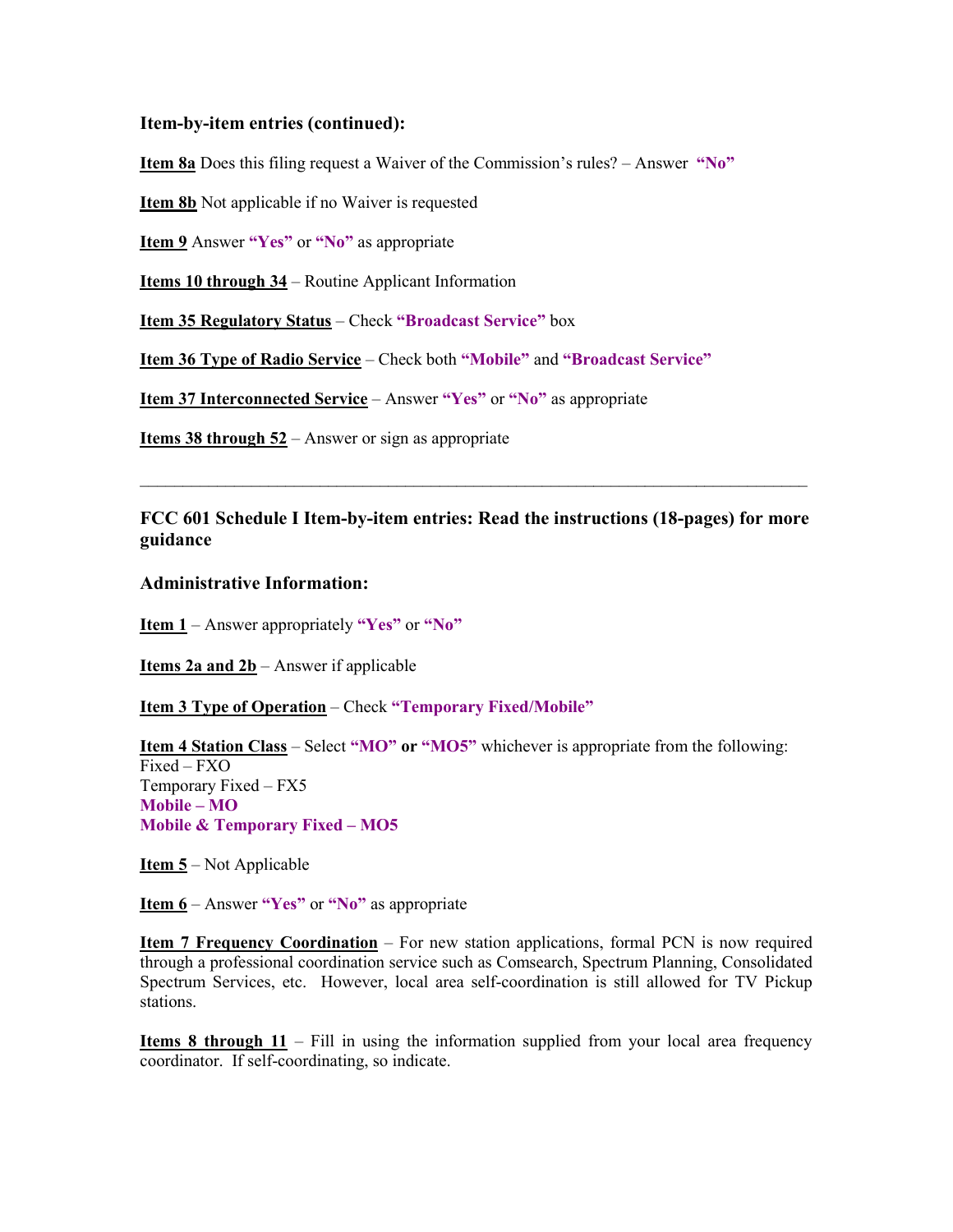### **Item-by-item entries (continued):**

#### **Items 12 and 13** – Fill in if appropriate

**Items 14 through 16** Technical Point of Contact – Indicate **"A" (add)** or **"M" (modify)** as appropriate and fill in the location and telephone number information.

#### **FCC 601 Schedule I Supplement 1 – Location Data**

The FCC ruling has not changed this section.

#### **FCC 601 Schedule I Supplement 2 – Path Data**

The FCC ruling has not changed this section.

## **FCC 601 Schedule I Supplement 3 – Passive Repeater Data**

The FCC ruling has not changed this section.

#### **FCC 601 Schedule I Supplement 4 – Frequency Data**

This page contains the crux of the changes brought about by the FCC rulemaking. The CodeRunner radio can be set up either as an analog or digital radio.

**Item 1 Transmit Location Name** – Fill in as you have done before for TV Pickup facilities. It is permissible to be vague and use terms such as "various" or "San Francisco Bay Area" for example.

**Item 2 Path Number** – Not applicable to Mobile or TV Pickup operation.

**Item 3 Frequency Information** – Fill in as appropriate – **A (Add)** or **M (Modify).** The FCC requires individual entries for each type of modulation the CodeRunner is expected to operate with. Thus both analog FM and digital COFDM listings are required. Page 5 of 601 Form Supplement I has room for 5 different entries. Typically, you would make just 2 entries – one for analog and the other for digital operation. Even though CodeRunner can be configured for several types of digital modulation, we suggest you list only the types you will be using *most of the time*.

**Item 4 Lower or Center Frequency (MHz)** – For 2/2.5 GHz and 6.5 GHz BAS applications, use the Center Frequency. For example, 2 GHz channel 3 (A3) has, as its band edges, 2025 and 2042 MHz. Although it can be defined by its band edges, the FCC prefers to use its Center Frequency, which is 2033.5 MHz. This should be entered in the Item 4 box. To avoid confusion, it is recommended that the words "Lower or" be crossed out.

**Item 5 Upper Frequency (MHz)** – Put in **"NA"** (not applicable).

**Item 6 Tolerance (%)** – For CodeRunner, fill in **"+/- 0.0005"** 

**Item 7 EIRP (dBm)** – This is the effective isotropic radiated power (rounded to one decimal place) radiated off the transmitting antenna and expressed in dBm (dB above 1 milliwatt). Refer to the CodeRunner Data Sheet for the power output in the desired frequency band and in the desired type of service. For example, a 2 GHz CodeRunner transmitter has a +41 dBm (12-watt) analog output whereas for a digital CodeRunner operating QPSK, the power output in the 1.9-2.1 GHz band is  $+38$  dBm (6-watts).